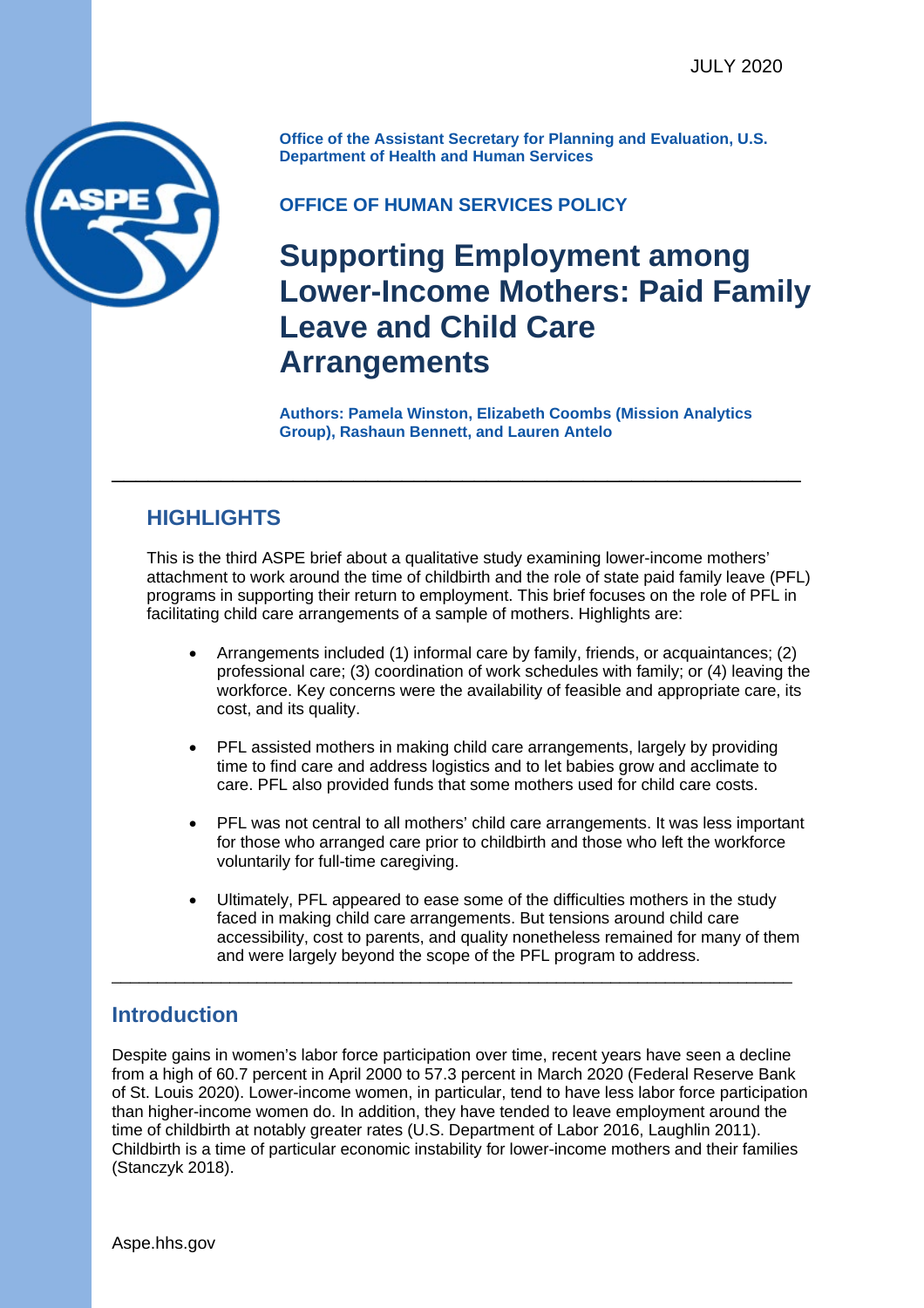Quantitative research indicates that state paid family leave (PFL) programs contribute to greater work attachment among new mothers following childbirth. [1](#page-1-0) Some studies found these results for disadvantaged mothers in particular, suggesting PFL's potential to alleviate financial need among lower-income mothers by supporting their employment. PFL programs provide partial replacement of lost wages (usually about two-thirds) for a limited time (usually about 10 to 12 weeks) for working parents who take leave for childbirth.<sup>2</sup>

Research from an earlier phase of this study indicated that PFL may help new parents return to employment at least in part by subsidizing a period of time to make the transition from childbirth back to work, and that some parents used this time to arrange for child care. While challenges finding affordable, appropriate child care are prevalent, especially for lower-income mothers (Child Care Aware 2019, White House 2019), there is evidence that PFL may alleviate some of these challenges.

This study used qualitative methods to explore the experiences of a sample of lower-income mothers with work, PFL, and child care around the time of birth in three states: California, New Jersey, and Rhode Island. Two companion briefs examined mothers' [work attachment](https://aspe.hhs.gov/pdf-report/supporting-employment-among-lower-income-mothers-attachment-work-after-childbirth) after childbirth and their perceptions of [the role PFL played](https://aspe.hhs.gov/pdf-report/supporting-employment-among-lower-income-mothers-role-paid-family-leave) in helping them return to work. This brief explores in more depth the child care arrangements the mothers used to allow them to return to work, and the role of PFL in facilitating their child care decisions and arrangements. All three briefs are part of a body of [ASPE research](https://aspe.hhs.gov/family-leave-lower-income-working-families) on the role of PFL and of child care in supporting lower-income working families. This research took place prior to implementation of a national program of emergency paid family leave in April 2020 in response to the COVID-19 pandemic. While that program reflected the value of paid family leave as a support for working parents, its focus was on parents of children in closed schools or child care arrangements, rather than parents around the time of childbirth. [3](#page-1-2) 

The mothers we talked with were not representative of all lower-income new mothers in their states or in the country as a whole, nor of all lower-income women who are eligible for or used PFL. Because the study focused on lower-income mothers receiving PFL, it did not provide perspectives of mothers who did not use the program for some reason, such as lack of awareness or an inability to afford the reduced wage replacement that PFL provides. Despite these limitations, our conversations with these mothers allowed us to understand better whether and how PFL interacted with parents' child care decisions and arrangements.

# **Paid Family Leave**

PFL is a policy to provide parents with time away from employment to care for and bond with their newborn child by supplementing their income. Lower-income working parents are the least likely to receive paid leave from their employers, and therefore state PFL programs have the potential to disproportionately benefit these parents. [4](#page-1-3) Four states had enacted and implemented PFL benefit programs by the beginning of 2019: California (2004), New Jersey (2009), Rhode Island (2014), and New York (2018). Five other jurisdictions—the District of Columbia, Massachusetts, Washington, Connecticut, and, most recently, Oregon—have also enacted PFL programs, but they were not yet in effect at the time of the study. PFL programs in the three study states provided four to six weeks of wages subsidized at 60 to 70 percent of prior

<span id="page-1-0"></span><sup>1</sup> Several studies indicate that PFL supports mothers' postbirth employment outcomes, including work attachment, a higher probability of increased wages, and attachment to prebirth employers (Baum and Ruhm 2016, Byker 2016, Houser and Vartanian 2012, Milkman and Appelbaum 2013, Rossin-Slater et al. 2013, Winston et al. 2017). One 2019 study looking at long-term employment outcomes in California found "little evidence" that PFL increased mothers' employment, but the study design focused on women who took leave immediately after the implementation of PFL in 2004, thus limiting the analysis to those most aware of the policy—likely the most educated and highest income (Bailey et al. 2019).

<span id="page-1-1"></span><sup>&</sup>lt;sup>2</sup> State PFL programs also provide financial support around the time of adoption or for the care of certain other family members, but the use of PFL after childbirth is the focus of this study.

<span id="page-1-2"></span><sup>&</sup>lt;sup>3</sup> [A recent ASPE brief](https://aspe.hhs.gov/pdf-report/low-income-emergency-paid-leave) explains the emergency paid family leave program.

<span id="page-1-3"></span><sup>4</sup> See U.S. Bureau of Labor Statistics (2019). See also Appelbaum and Gatta (2019) for analysis of low participation in PFL by low-income parents and lessons from recent initiatives to increase awareness and uptake, and see Gupta et al. (2018) on the importance of PFL for low-income families.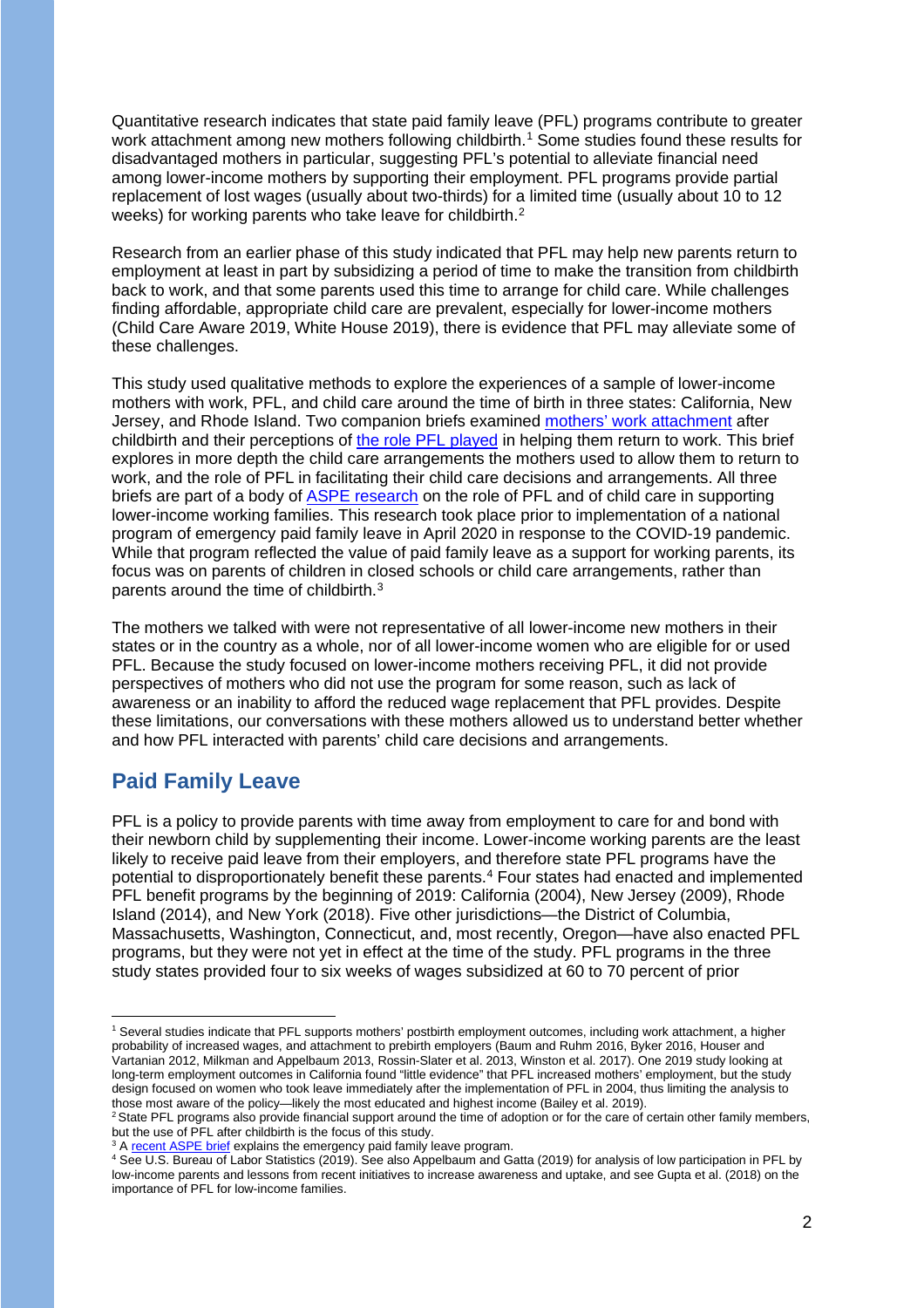earnings.[5](#page-2-0) These PFL wage subsidies for mothers were in addition to—and typically followed about six to 10 weeks of leave at similar pay under state temporary disability insurance (TDI) programs for pregnancy- and childbirth-related disability.<sup>[6](#page-2-1)</sup> Fathers or other parents were also eligible for PFL. The first brief in this series and Appendix A provide further detail on PFL in the study states.

# **Child Care Policy**

Most child care arrangements in the United States are made and paid for by individual families or are provided by family members, friends, or others outside the formal child care system (Swenson and Burgess Simms 2020, Swenson 2020, National Survey of Early Care and Education Project Team 2016). Public funding for child care subsidies through the Child Care and Development Fund (the major federal funding source) or for other federal early care and education programs, such as Head Start and Early Head Start, is limited and eligibility for publicly subsidized care substantially outpaces supply (Chien 2019). Affordable, high-quality child care can be difficult to locate, particularly for lower-income families (Child Care Aware 2019). Families of infants and young children with disabilities or at risk of developmental delays face additional challenges in accessing appropriate care (Costanzo and Magnuson 2019).

In recent years, high child care costs have hit lower-income families in particular: an analysis of data from the U.S. Census indicated that child care costs constituted 6.7 percent of higherincome families' income, while it made up almost 40 percent of the income of poor families (DeSilver 2014). Federal tax credits, such as the Child Tax Credit and Child and Dependent Care Credit, can partially offset the cost to parents of child care. But they may be of limited use to lower-income families because the credits are either not refundable or only partially refundable, meaning that the family receives no or only part of the benefit if they lack sufficient tax liability to claim it (Mathur et al. 2017).

Some lower-income families receive child care subsidies that help pay for provider care so that parents can work or participate in training or education. Access to these subsidies is typically limited to families at or below 85 percent of the state median income. Further, because subsidy programs are largely funded by block grants with limited funding, a modest share of eligible families actually receive subsidies.<sup>[7](#page-2-2)</sup> Not surprisingly, wait lists for subsidies have tended to be long. Further, navigating the subsidy system can be complex for both families and the providers of subsidized care (Adams and Matthews 2013, Rohacek and Adams 2017).

A 2018 increase in CCDF funding raised the amount available for subsidies and other purposes by \$2.4 billion over each of two years. Federal child care officials report that this new funding has decreased wait lists in states and localities. However, our data collection period preceded implementation of these funding increases and therefore would not reflect their effect.

Lower-income parents have a range of options for child care but often must reconcile trade-offs between its availability, cost to families, and quality amid the constraints imposed by the lowerquality jobs many hold (Henly and Adams 2018, Forry et al. 2013, Chaudry et al. 2011). We saw many of these tensions reflected in the comments of the mothers with whom we spoke.

<span id="page-2-0"></span><sup>5</sup> Some programs recently enacted or expanded, including New Jersey's, have higher wage replacement rates (e.g., up to 95 percent for low-wage workers in Connecticut). See National Partnership for Women and Families (2019).

<span id="page-2-1"></span> $^6$  Five states have state-level TDI programs: California, Hawaii, New Jersey, New York, and Rhode Island. Puerto Rico also has a TDI program. For more information on TDI and PFL programs across the states, see National Partnership for Women and Families (2019).

<span id="page-2-2"></span><sup>&</sup>lt;sup>7</sup> In 2016, federal and state spending on child care subsidies for low-income working families amounted to slightly under \$10 billion, with funds from the Child Care and Development Fund block grant (about two-thirds of the total) and funding related to the Temporary Assistance for Needy Families (TANF) and Social Service Block Grants (the other third). About 15 percent of children eligible for subsidies under federal rules received them in 2016, while about 24 percent of children eligible under state rules did so (Chien 2019).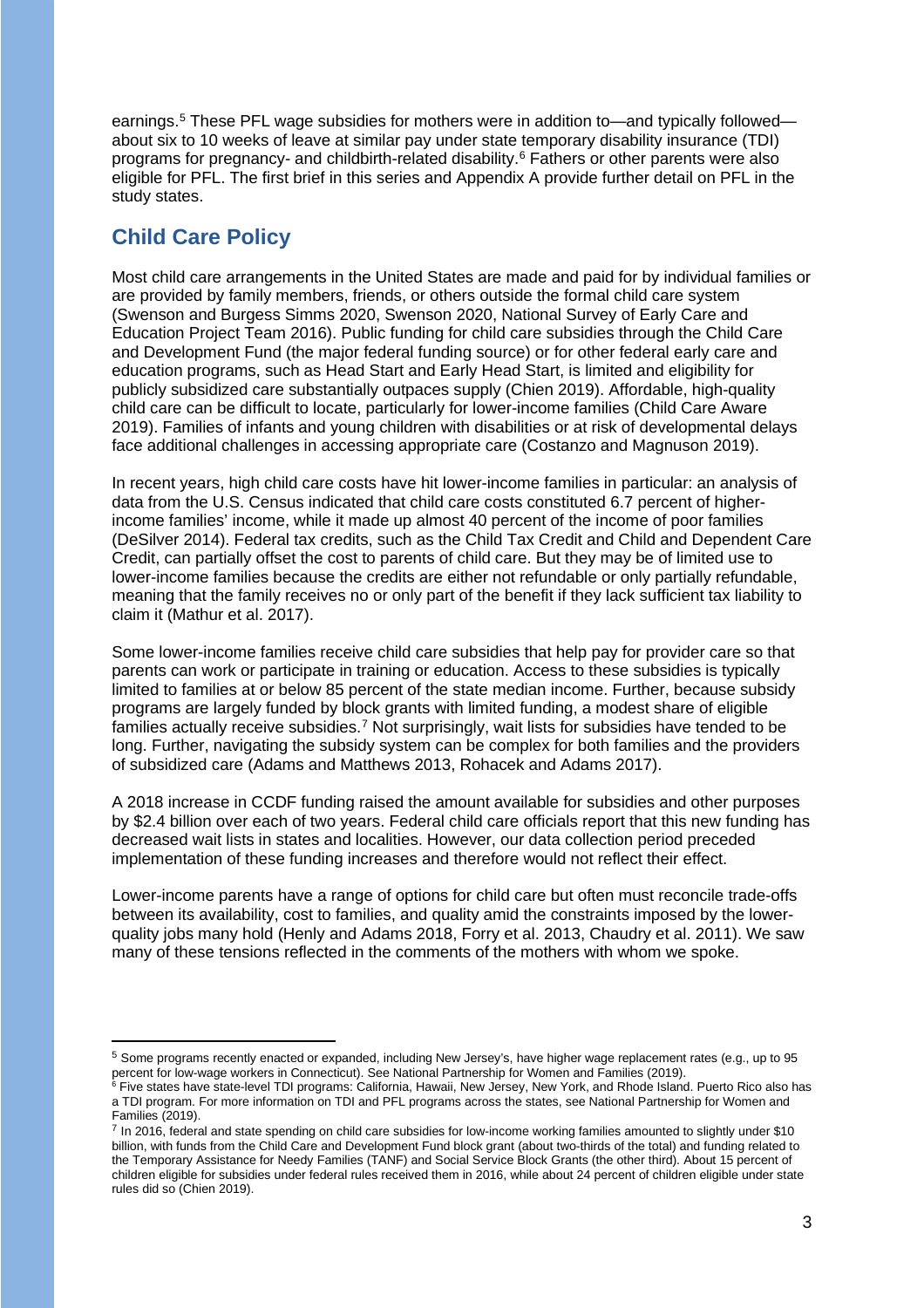# **The Mothers in Our Sample**

This study drew on focus groups and semi-structured interviews with 75 mothers in California, New Jersey, or Rhode Island, as well as a short demographic questionnaire. All study participants had used their state's PFL program upon the birth of a child in the prior two years, and all had a household income below the area median for the county in which they lived, which was the definition of "lower income" in this study.<sup>8</sup>

About 70 percent of the mothers had incomes under \$50,000 (38 percent had incomes of \$25,000 or less). Thirty percent were single parents, while the rest lived with their child's father. Mothers of all major race-ethnicity groups participated in the study: 38 percent identified as white, 22 percent as black, 12 percent as Asian, 4 percent as American Indian/Alaska Native, and 1 percent as Native Hawaiian or other Pacific Islander; the rest declined to identify their race. More than half the sample identified as Hispanic, consistent with the focus on lower-income mothers and the disproportionate presence of Californians (about 40 percent of whom are Hispanic) in the study. They lived in a mix of urban, suburban, and rural locations.

The mothers held a range of jobs around the time of childbirth, including retail, administrative, health care, child care, food service, social service, customer service, and agricultural labor. Several said they worked for staffing agencies rather than directly for employers. Some worked multiple jobs or combined school and work. A few worked seasonally. Most of the mothers (about 70 percent) said they returned to work after childbirth. Twenty-nine percent left work altogether around the time of childbirth, several before but most after. Thirteen percent said they were fired or laid off, and 16 percent quit.

Appendix A provides further detail about the study sample and methods, and Appendix B provides the study discussion guide.

# **Findings**

This brief explores mothers' child care arrangements following childbirth and how PFL appeared to contribute to them. First, it describes the child care arrangements that the mothers used and their experiences with them. Second, it explores the main ways that the time and money PFL provided supported parents' child care arrangements. It also describes circumstances where PFL appeared to play little role in the decisions parents made about child care.

#### **The Child Care Arrangements of Mothers in the Study**

**The mothers used a variety of care arrangements for a range of reasons.** The mothers in the study used four broad strategies: (1) making informal arrangements with family, friends, or acquaintances; (2) using professional care providers; (3) coordinating work schedules with family; or (4) leaving the workforce. These arrangements often reflected the tensions between access to child care, its cost, and the quality of available care that have been cited in other research, particularly for lower-income families. While finding child care is difficult for many mothers, lower-income women can experience additional challenges, such as substantial financial constraints, nontraditional work hours, and unpredictable or irregular schedules (Baldiga et al. 2018, Lambert et al. 2014, Smith and Adams 2013). Further, care for infants or babies with special needs can be especially hard to find.

Many mothers relied on informal arrangements with family, friends, or acquaintances. Several single mothers said that, lacking a partner or other resources, they relied heavily on family. Some patched together child care provided by a mix of family members or arranged care with friends,

<span id="page-3-0"></span><sup>&</sup>lt;sup>8</sup> We did not use the federal poverty threshold because it does not generally differ by geographic area, whereas we knew the cost of living varied widely across the locations included in the study, which included San Francisco and San Jose, California, as well as locations with a much lower cost of living. Instead, we included women below the median income for their county (for this reason, we refer to them as lower income rather than low income).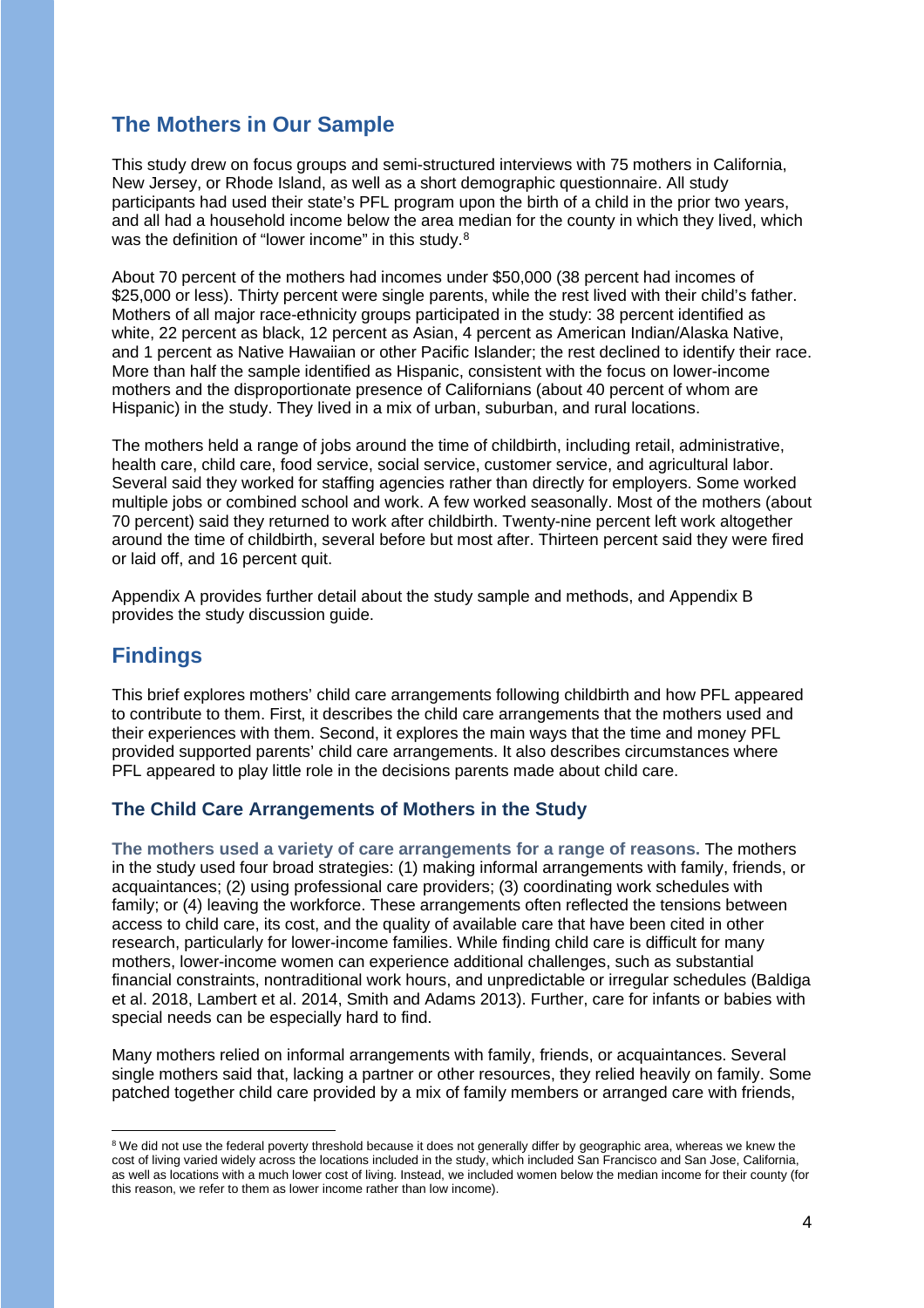neighbors, or other acquaintances. Some strongly preferred this arrangement, seeing it as more loving and trustworthy, and especially important for infants. It was typically described as less expensive as well. The parents' mothers and aunts were common family caregivers. A couple of foreign-born mothers asked their own mothers to fly in from their home countries to provide care.

Others, however, said they used informal care more out of necessity than by preference—because it was more available and cheaper than alternatives. Several said they felt it was of lower quality than formal, professional care or was complicated by difficult personal relationships. Two mothers complained that relatives gave preferential treatment to their own children whom they cared for at the same time. Several mothers said that they could not ask relatives to care for their children in the way they wanted, with one saying that the care was seen as "a favor."

Mothers in the study also used professional provider care, including family-based providers and centers. Some said they preferred formal care; a few had subsidies to put their children in high-quality centers or Early Head Start and expressed satisfaction with these arrangements. Some perceived professional caregivers as better qualified to care for young children than untrained family members or acquaintances. Others grudgingly used professional care

#### "Thank God I have my mom to watch over him. If I didn't have my mom in the area, I would be leaving him with a babysitter, which I would feel very, very uncomfortable with…" *Alice, San Jose, CA*

"I knew a person, she has a sister who has a coworker, and she was like a stay-at-home mom, so she was taking care of [my baby]." *Emma, San Diego, CA*

"If it's somebody who is licensed, experienced, you know, they have like a top-notch daycare, they know what to do, and they follow your instructions. But when it's family, they kind of just [say] 'oh well, I have my own kids, I'll just do what I know best.'" *Jane, Fresno, CA*

with which they were not comfortable because they felt they lacked an alternative: they could not afford better-quality center care, and family members were unavailable because they did not live nearby or were also working.

Some parents avoided the need for regular formal care by coordinating their work schedules so they could tag-team with each other or with relatives. In one case, both parents worked for the same family-owned supermarket chain, which allowed them to coordinate their schedules and act as sole caregivers for their four children.

Finally, of the 75 mothers in the study, 22 quit their jobs after childbirth or were fired and had not returned to work at the time of the study. Several fathers were reported to have left their jobs to care for the baby. The mothers in these families cited child care costs, a preference for parents to be the primary caregiver, and babies with special needs as key reasons for a parent to leave work.

#### **Many mothers stressed the difficulty of locating care.**

Mothers in the study commented on the challenges of finding any suitable, affordable child care arrangement. Mothers said they consulted with friends, family, coworkers, and agencies to identify potential providers. Many said information on available providers was hard to locate. Some described extensive child care searches, beginning even before they gave birth. Others said they only focused on

"You can call everybody in town, [but] if people don't have openings and you've got to go back to work, you've got to figure something out. A family member, a friend, whatever." *Samantha, San Diego, CA*

"It was my intention, at the beginning, to return [to work]. I was on a wait list for daycare for my daughter but she was too young for a home daycare to take. So I decided to tell my work, you know what, I cannot find someone to take care of her, I need more time and later, when I find someone, [I'll return]." *Maria, San Francisco, CA*

finding care shortly before returning to work, driven by the impending sense that the clock on their time home with their baby was running out.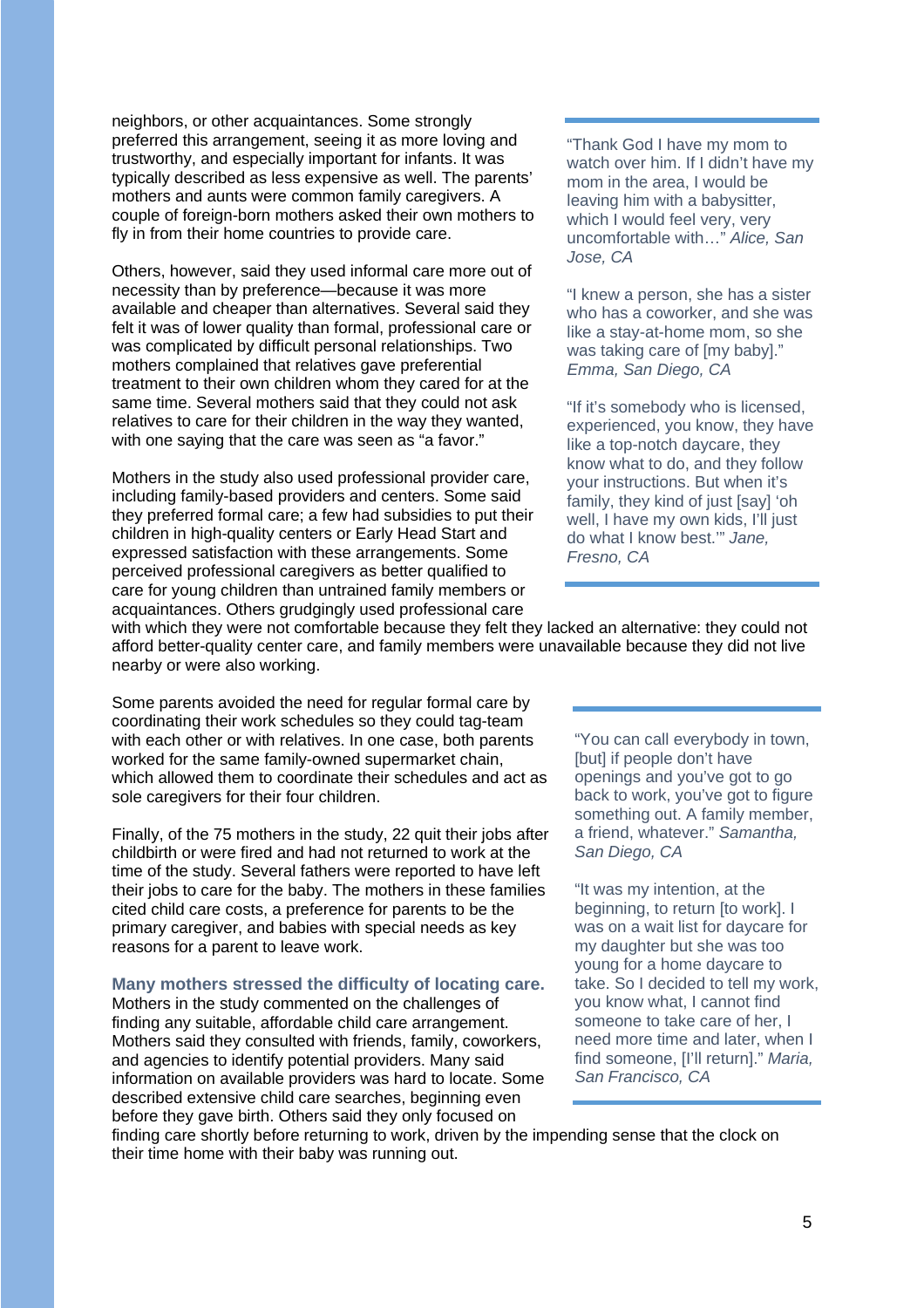Care to match jobs with nontraditional or erratic hours was typically difficult to locate. Some also cited employers who were unable or unwilling to change their hours to accommodate available hours of child care (though others also described help from their employers with scheduling). Care for young infants and children with special needs was especially difficult to find, mothers said. A few also struggled to find child care that would support their breastfeeding efforts.

## **The high cost of child care was a problem for**

**many of the mothers in the study.** While some mothers managed the cost of child care by using free or below-market-rate care from family members or friends, or by coordinating schedules with the other parent or relatives, many mothers in the study said that the high cost of care was a major problem. Even where mothers relied on family members or had stopped working to care for their children, the issue of cost sometimes spurred them to make decisions that appeared inconsistent with what they said was best for their families. In some cases, they left their children with relatives or in other low-cost arrangements that they were uncomfortable with. In others, they gave up jobs they suggested they would otherwise have kept. Many mothers saw a direct relationship between the cost of care and its quality, and some said they could not afford high quality. A few mothers said they were considering moving to locations

"It's actually more affordable to stay home with her right now than to go back to work on a teacher's salary. I'd be paying at least \$1,000 a month [for child care]." *Diamond, East Orange, NJ* 

"I went to child care [centers] to go find out how much the price of the thing is, and I'm like 'oh, my gosh!' That's more than I make in two weeks…especially for a newborn, it's \$200 a week…That's my rent." *Jessica, Fresno, CA*

where they thought care and other living expenses would cost less or moving their children to cheaper care arrangements. Several mothers described being caught in a catch-22 in which they needed money to pay for up-front child care costs, but they needed child care to earn money. Finally, as noted above, 29 percent of the sample left work entirely, most saying the decision to leave was at least in part due to high child care costs.

**Subsidized care lowered costs for some mothers, but could be hard to access.** Several mothers did find affordable provider care of reasonably high quality. One mother's baby was in Early Head Start. She and another mother participated in home visiting programs that connected them to subsidized high-quality child care. Another mother had both her infant and older child in a national child care chain she felt was high quality; she said child support payments enabled her to pay the bill.

Many mothers were aware that child care subsidies could help them afford care, but reported difficulties in getting subsidies. Subsidy rules vary by state and sometimes county, and these mothers' experiences with subsidies may not be the rule for all lower-income mothers, but other research indicates they are not outside the norm. The mothers cited not having sufficiently low income to

"I applied [for a subsidy], but they won't—until they have enough funds—they won't give me a call back." *Melissa, Antelope Valley, CA*

qualify, documentation requirements that made it difficult to apply while on leave (e.g., an inability to provide recent pay stubs to prove they worked), and wait lists that were too long due to a shortage of funds.

Essentially, a mother needed to be eligible for a subsidy, to receive one, and to find a qualified caregiver with an available slot. Some found providers, only to discover that the providers did not meet state or local regulatory requirements to receive subsidies. Several women expressed the view that subsidized care was not available to families like their own, which one described as "working…lower class, but not to the extreme," remarking, "[for us] there's nothing, there's no solution." One single mother who was a supermarket cashier said that after she put her name on the wait list for a subsidy, "they told me that one has to wait, they don't know if it's a year…or more time. I applied [six months ago] and I haven't gotten any response. I'm still waiting."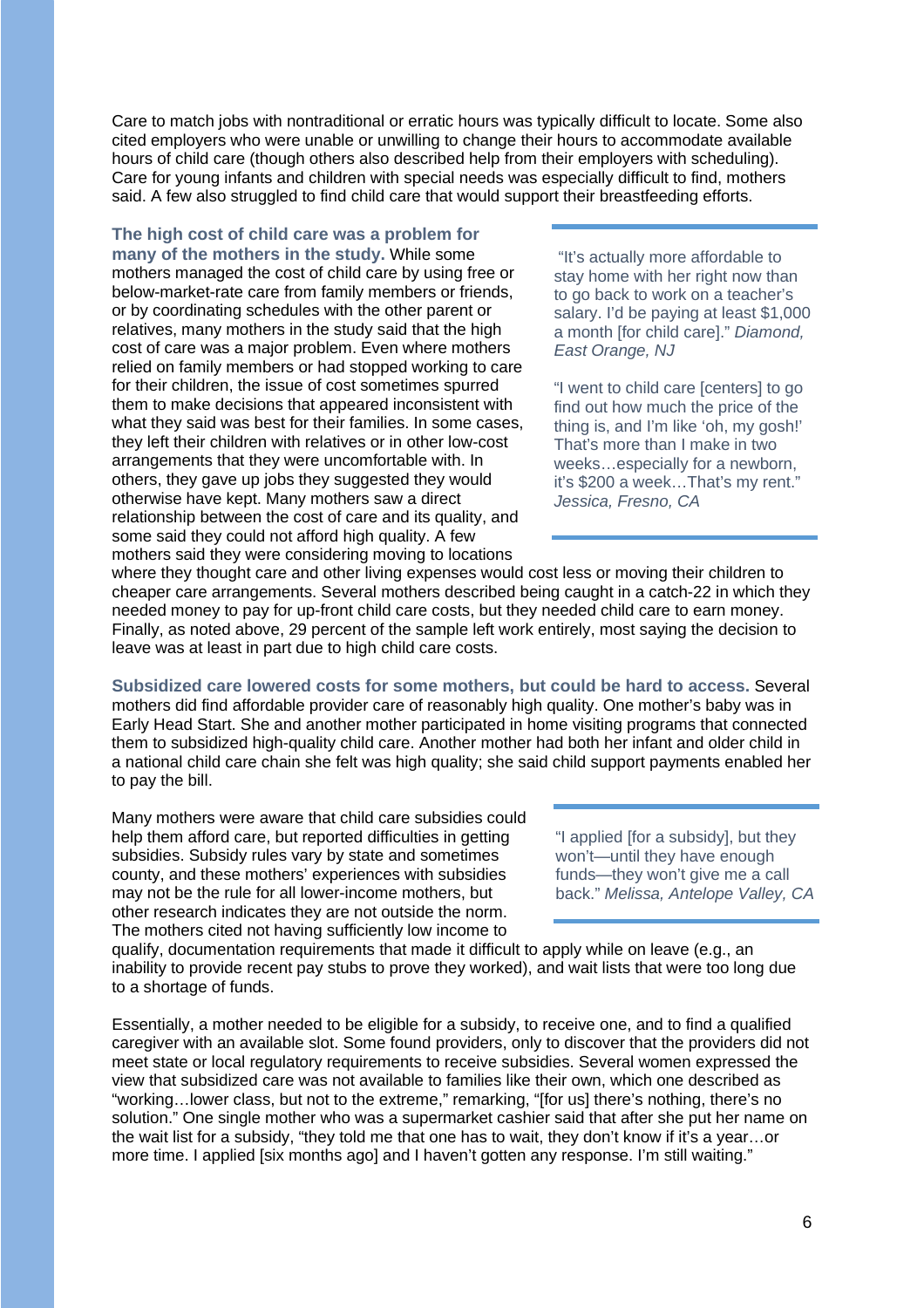Erratic or nontraditional work hours could also make it hard to find or keep care for which they could use a subsidy since it often did not match mothers' schedules. One mother mentioned her inability to use the child care she had contracted for because her work hours were so variable and unpredictable. She gave up the arrangement rather than pay for unused care.

**Many mothers expressed anxiety about the quality of their babies' care, which was often driven by low cost or convenience.** Many mothers were anxious about child care quality, though overall they did not indicate a clear pattern of preference about the quality of informal versus professional care. Some mothers expressed concern about center or home-based professional providers, especially for infants, while others were dissatisfied with the quality of care by family members or other informal arrangements. Many cited media reports about dangerous care, and some said they had directly experienced unsafe or otherwise inadequate arrangements. Some indicated that their babies' current care was not high quality, but they felt they had little choice since it enabled them to work.

Mothers' options were often driven by cost, feasibility, and the urgency to find a slot in time to return to work. One mother relied on a "cousin's best friend's mom" whom she had not met before dropping her baby off the first day. Another used her teenage brothers as caregivers, despite their inexperience. Some parents described seemingly unstable care arrangements with multiple providers, as they tried to balance often-shifting work demands.

However, some mothers were satisfied with the quality of their children's care. Several expressed faith in center providers, with one saying, "I left my son when he was four months and…they did take good care of him." Another mother, whose two children were in subsidized care in a nationally accredited center, was happy with it. Others who "I never met the lady [before], so there wasn't that much trust. [But] I needed her for work." *Kisha, Los Angeles, CA*

"I have come home to my baby crying and I'm like 'why is he just sitting on the couch crying? Why aren't you picking him up?' 'Well,' [my younger brother says] 'he's been crying for three hours and I don't know what to do.'" *Saphira, Fresno, CA*

"You have to like bargain [with yourself] about who you want to leave your child with. Is this even a person I really want, or am I just doing it out of being desperate?" *Jen, Fresno, CA*

"I want a child care where there are cameras, where there is more than one adult, and they are all from the government, which means that they know they are being watched and they are actually certified to take care of babies, infants." *Vero, Los Angeles, CA* 

left their children with trusted relatives also expressed confidence with the quality, with one noting, "it helped me be at peace."

## **Ways PFL Supported Mothers' Child Care Arrangements**

The mothers in the study described a range of ways that their states' PFL programs helped their families make child care arrangements and, in some cases, gain access to care that otherwise may have been unavailable to them. In some cases, the mothers explicitly identified their arrangements as the result of the time they took for PFL. In others, they described activities to find appropriate care after childbirth that might not have been possible without the time PFL provided, but they did not necessarily draw an explicit connection between PFL and the care they found. The benefits of PFL that mothers identified for their babies' child care arrangements fell into three major categories: (1) time to address child care logistics; (2) time for babies to grow old enough for the mothers to find acceptable nonparental care; and (3) time for the babies and their new caregivers to acclimate to specific care arrangements.

**PFL subsidized time needed to address child care logistics.** The time PFL provided allowed many of the mothers in the study to do what was needed to locate child care.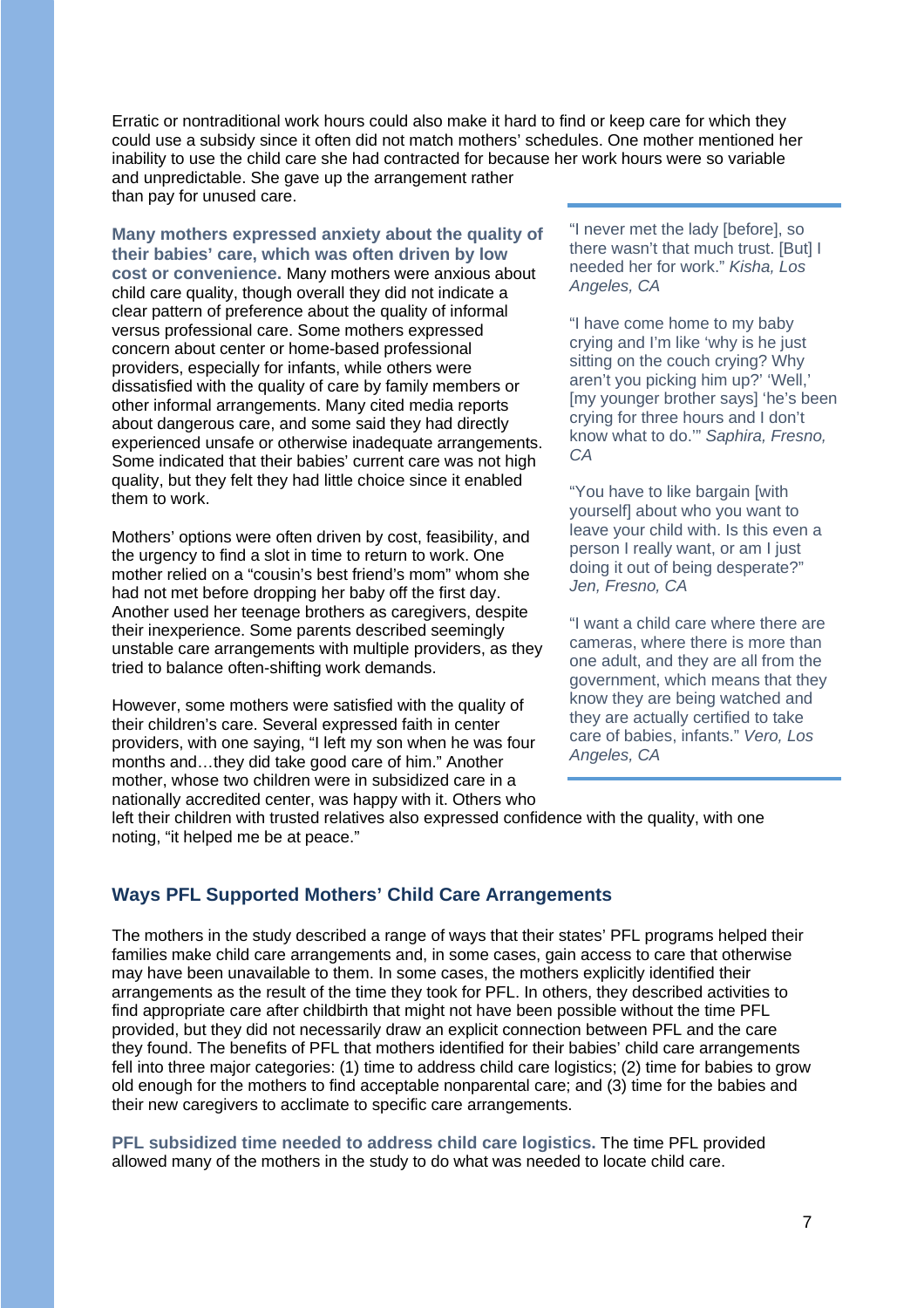*Calling and visiting centers and providers.* Several mothers said that PFL gave them the time they needed to visit family providers or child care centers or otherwise look for care. Some said that they were intensely conscious of the ticking clock and their need to find care in order to return to work. One said that without time to thoroughly investigate caregivers, mothers would be less willing to return to work because of fear about their child's care situation. Others said it was simply too time consuming to look for care while working, and valued the time PFL gave them.

Especially for mothers with nontraditional, rigid, or erratic schedules; severe financial constraints; children with special needs; or limited family support, locating affordable, appropriate care was challenging. Mothers noted the effort needed to find appropriate infant care, given a dearth of affordable slots. Several cited benefits provided by the time on PFL.

"You do need that time off to go visit the schools, and the teachers. You have to feel [comfortable about] it. Otherwise you are not going to go back to work because you are going to be scared." *Samantha, Sacramento, CA*

"Yeah, being on leave definitely helps to get you out to call places and you have to interview and…then you have to check it out and there's a lot you have to do. And if you're working full time that's really hard." *Jena, San Diego, CA*

Some mothers said that they delayed looking for care until later in their leave. A few noted that they were consumed with caring for their newborn and did not turn their attention to the logistics of arranging care in preparation for work until later in their leaves. For example, one said she put off looking because she did not want to put her baby in child care at all. Ultimately, however, she used the time to look at many potential care arrangements in order to feel "totally secure to put him somewhere." Others appeared to make hurried arrangements at the last minute, as their return to work approached.

#### *Waiting for a slot to become available.* Some mothers had submitted applications to child care

providers or programs, but space was not yet available for their baby. The time they had on PFL allowed slots to open up, before they returned to work or shortly after.

One single mother said that while she was still pregnant she contacted the child care center her older child attended. During her time on PFL, an opening became available for the baby as well. She said the provider was trustworthy and she was happy with the arrangement. Another mother who worked with a child care referral

"Of course, of course it [PFL] helped because, like I said, the time…the time is good and I was able to wait until there was an opening for my son." *Lucy, Providence, RI*

service said that she too had signed up while still pregnant, noting, "It's a long waiting list so you got to do that as soon as possible." She was able to delay returning to work until care became available. "I wanted to make sure I had a secure child care before starting," she said.

*Navigating the child care subsidy system.* Several mothers in the study said they addressed administrative requirements of the subsidy system while they were on leave. A few said they would have had greater difficulty meeting the administrative demands of the subsidy system while juggling work and new parenthood. The time on leave also meant that for at least part of the time they waited for a subsidy they were able to care for their own child. At least one mother successfully received a subsidy authorization while on leave, prior to returning to work. Others applied for subsidies but had not received assistance by the time of the study.

"It gave me the time…to put in the paperwork [for a child care subsidy]. And then whatever they needed, I was able to come back and turn in more paperwork, as far as child care goes. It gave me that extra time to do those things, to get stuff done." *Michelle, Fresno, CA*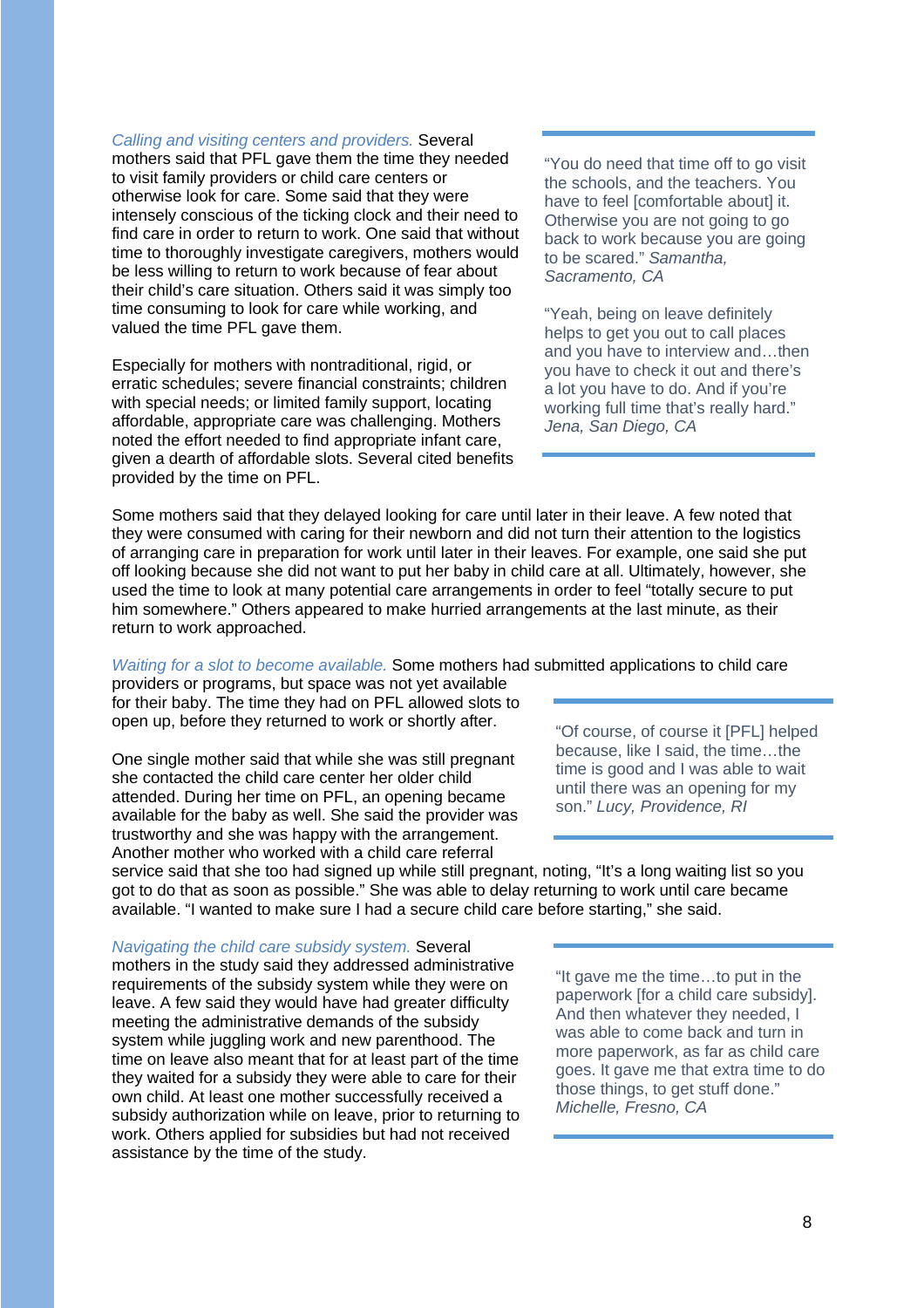*Arranging informal caregiving by family members.* Some mothers said that the time PFL provided allowed family members to become available for caregiving. For example, one mother asked the baby's grandmother (her mother) to act as primary caregiver when she returned to work. While the mother was on PFL, the grandmother rescheduled her multiple housecleaning jobs to a single day, freeing up four days a week to care for her grandchild. Another mother said she persuaded her mother to come from her home country to provide child care, and paid her mother's plane fare. Some of the mothers in the study also said that they and the fathers used the time to adjust their own work schedules to better balance parental care and work.

**PFL enabled babies to grow and acclimate to care.** Many mothers stressed the value of the leave they took in providing time for their baby's growth and transition to nonparental care.

#### *Allowing the baby to grow big enough for nonparental*

*care.* Many mothers described the importance of the time PFL provided in simply allowing their infants to become old enough so that the mothers could accept placing them in nonparental care. This was a recurring theme. Some feared for their safety, citing news stories or personal experiences with substandard care. While most mothers wished for more time on leave, many expressed the view that putting an infant in care at three months was much preferable to doing so at several weeks of age. As one mother said, "I see the baby developing a little bit, connecting with other people, not just being, you know, a few weeks old and not knowing anything."

A few mothers also said that family members or other caregivers would have been less capable of caring for a baby so young. PFL ensured the baby was old enough for their comfort and skill level.

"It gives you some time to prepare your child to be independent. It means they will be ready, in a position to go into child care." *Mai, San Jose, CA*

"Well, my mother-in-law who lives with us is taking care of him. I feel like having the 12 weeks was better [for her]…I think she would've struggled when he was just a little bit smaller. That was a huge difference." *Julie,* 

Finally, several mothers also noted that the time PFL provided allowed their babies to transition from breastfeeding to bottle, which was essential to preparing for nonparental care.

#### *Allowing the baby to transition to the new provider.* Some mothers also described the value of

the time PFL provided in allowing the baby to transition to a specific care arrangement. In some cases, these were centers or family providers; in others, they were relatives or other informal caregivers. The time allowed the baby to get used to the provider and the provider to become accustomed to the baby. One mother described using the time on leave to begin leaving her child with a family provider for a few hours, gradually increasing the time. Others used the time to help family members learn their babies' personalities, needs, and routines. One mother said that while she was on leave she asked her mother to babysit so she could run errands; the mother was to take over caregiving after PFL, and the babysitting gave her and the baby time to get to know each other in advance of the transition.

"[My son] was born in October. I started sending him to [the provider] about the first of December just to get used to her. He went maybe a couple of times a week, then the next week a little bit more. Just so he could get used to her. It made it easier. Because he was [so] small." *Cindy, Los Angeles, CA*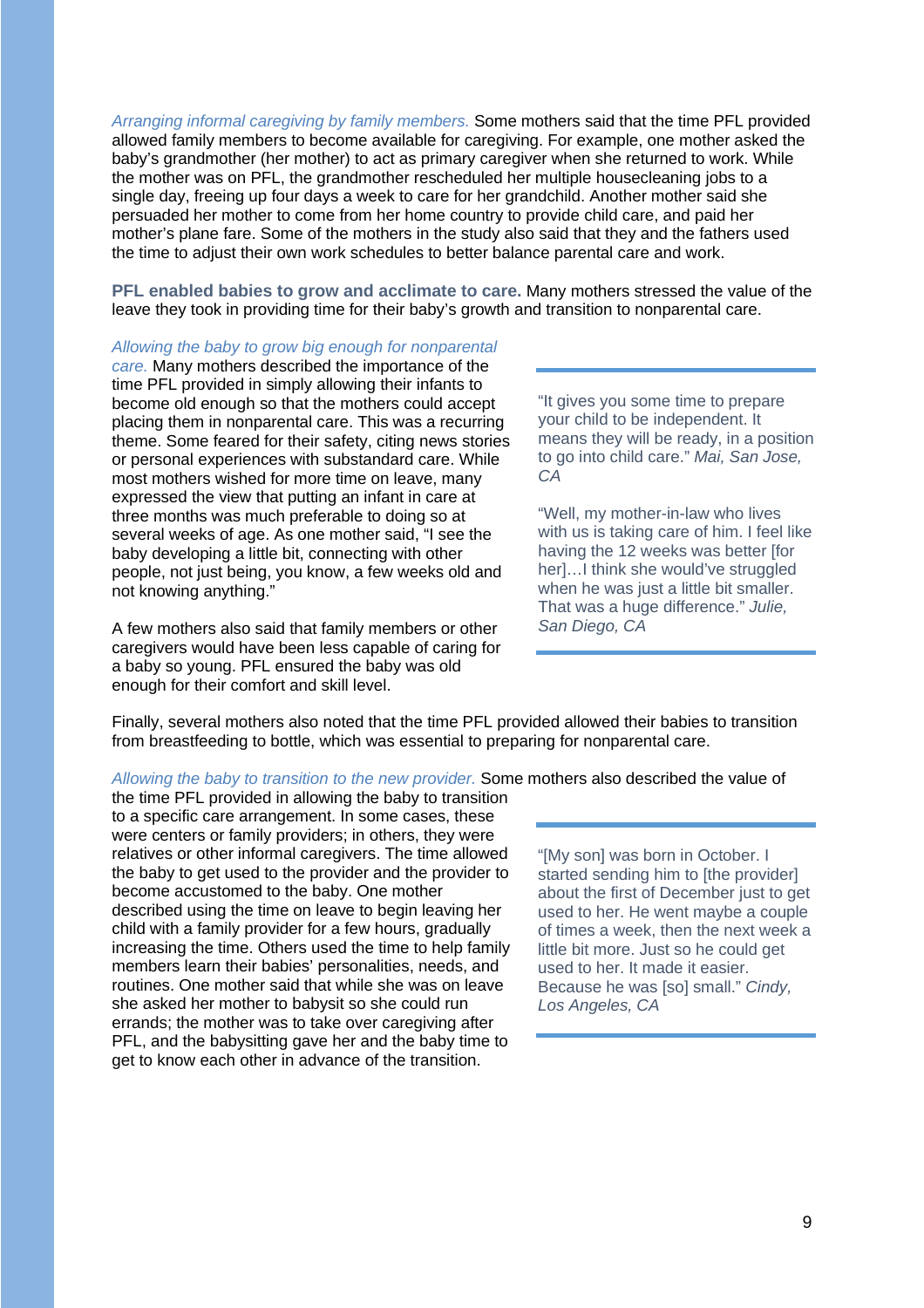**PFL provided money that could be used for child care expenses.** While most of the mothers in the study said that the money PFL provided was inadequate to meet their needs, many indicated that it nonetheless helped them to pay for a range of expenses. In some

cases, they specifically cited child care. Some providers required up-front payments for new care arrangements. Several mothers also said they paid for periodic care while they were still on leave or when transitioning back to work. One mother whose own mother was to become the primary caregiver upon her return to work cited her ability to pay her mother small amounts to babysit and become familiar with her new grandchild before the mother transitioned back to her job. Another mother highlighted her ability to drop her baby off with her new provider while the mother was on

"With the Paid Family Leave…I still have something to pay [my mother] just a little bit for an hour or two, a little bit you know?…I pay her for gas for coming to my house [to care for the baby] or something like that. It helps a little bit." *Hope, San Jose, CA*

leave in order to ease the transition to regular provider care. A few mothers noted, however, that they were in bind because the money on PFL was not substantial enough to pay for child care, but they needed child care to be able to earn wages again.

### **PFL Was Not Essential to All Mothers' Child Care Arrangements**

Some mothers indicated that the time and money PFL provided had little or no role in the child care arrangements their babies used when they returned to work.

Some mothers had planned their care arrangements prior to or immediately after childbirth. These included arrangements with family members, the baby's father, friends, family providers, or centers. Some mothers in the study said that the time on PFL did not play a role in making these plans, which were already solidified before they embarked on PFL. While the money they received from PFL may have helped with child care costs as they started back at work, some mothers did not cite this assistance as important to their decisions.

"[Child care] was offered before I had the baby, during the time that I was pregnant. I like to plan ahead, so a lot of my family members had been offering to help [with child care] since before I gave birth." *Jennifer, Antelope Valley, CA*

"Well, my main problem is that I do not have family, my mom, or grandma, or somebody who can help me with my kids. So I prefer to stay at home rather than go to work." *Marcela, San Jose, CA*

Several mothers said they had planned all along to tag-team their work schedules with the babies' father or another family member in order to forgo professional care. In some cases, PFL may have offered time to make or refine these arrangements, but few mothers said it played a substantial role in their decisions to choose this child care approach. Rather, they preferred for parents or a close relative to be the caregiver, or they cited financial savings.

Some parents left work around childbirth and became primary caregivers themselves. Overall, 17 percent of the mothers in the study quit work around childbirth and had not returned to employment at the time of the study. Several others said that the father left employment to be the baby's caregiver, as noted above. The availability of PFL programs in the study states—and their specific provisions—appeared to play little to no role in their decisions to make these arrangements. [9](#page-9-0)

<span id="page-9-0"></span><sup>9</sup> However, for the mothers who were fired around childbirth and not working at the time of the study (13 percent of the sample), state policies on job protection may have played an indirect role in the fact that they were their baby's primary caregiver. Several mothers who were let go indicated that finding and beginning a new job while caring for a young infant was too difficult; the fact that they had been let go from their job led them to remain at home with their baby where otherwise they might have returned to work.. PFL programs in two of the study states, California and New Jersey, lacked job protection at the time of data collection (New Jersey has since enacted it), potentially increasing the likelihood that mothers would be let go from their jobs around the time of childbirth and opt to care for their baby rather than seek to return to work.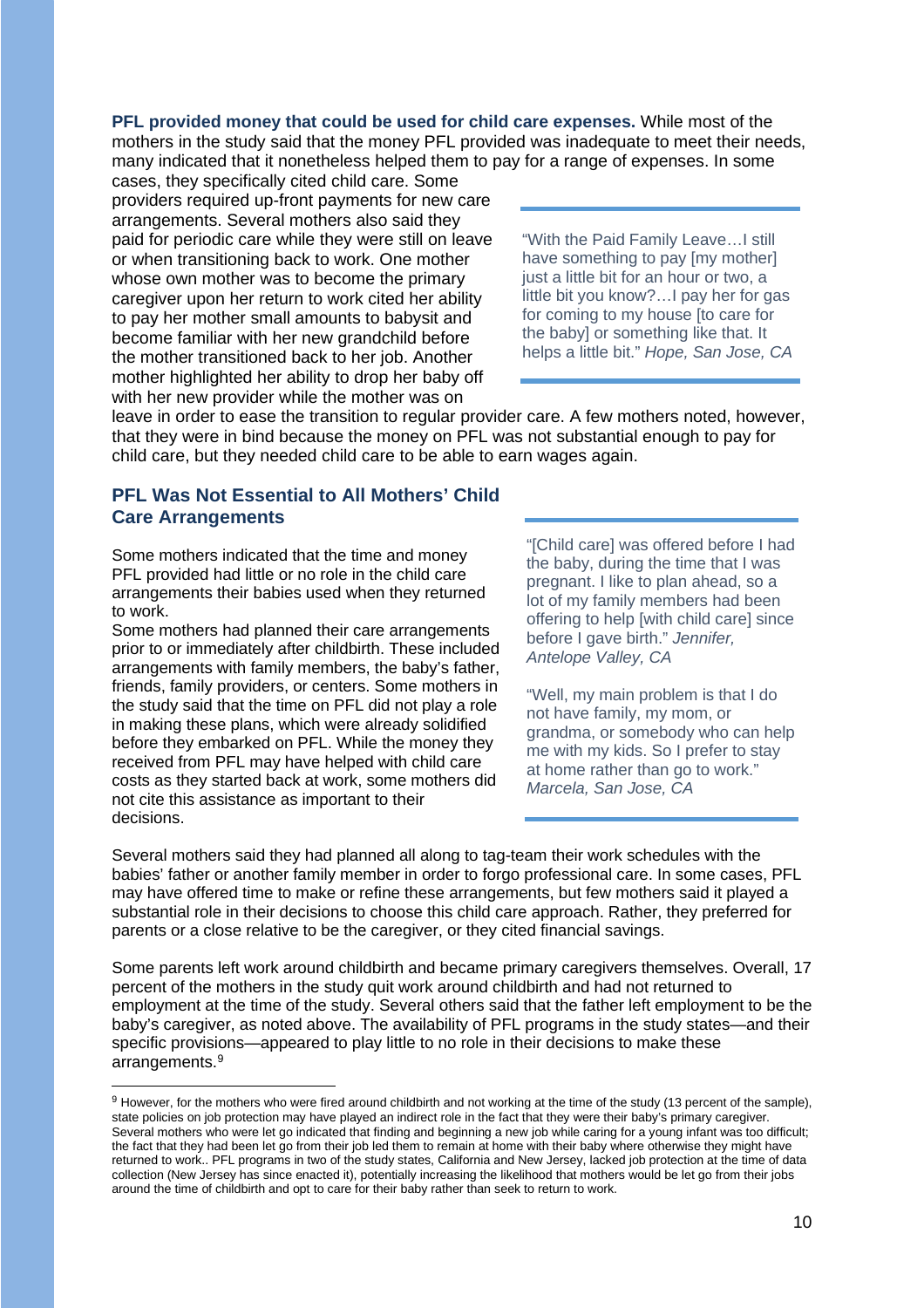# **Discussion and Implications**

Lower-income mothers face particular economic vulnerability around childbirth—a critical period for them and their children—for reasons that include leaving work. This brief focuses on the role that PFL plays in facilitating child care arrangements that can enable employment after childbirth for lower-income mothers, and on the experiences of a sample of these mothers. It builds on two prior briefs about lower-income new mothers' attachment to work and how they saw PFL programs as influencing their return to employment after childbirth.

This brief examines (1) the child care arrangements the mothers in the study made and how they felt about them, and (2) how PFL contributed to these arrangements, as well as circumstances where PFL did not play a role in mothers' decisions. We spoke with a convenience sample of lower-income new mothers that used PFL, and their views may not be representative of working lower-income mothers as a whole. Their perspectives, however, provide insights into the types of experiences similar mothers may have.

The mothers in the study used a variety of child care arrangements, including formal family providers or center care and informal care arrangements with close family members, more distant relatives, friends, or acquaintances. Many mothers were ambivalent about leaving their children with others while they worked. Some parents opted out of nonparental child care, coordinating their work schedules with family members to tag-team or leaving work entirely. They described care availability, feasibility, cost, quality, and trust as reasons for the arrangements they chose.

The mothers described several ways that PFL supported their families' care arrangements. The program subsidized the time many needed to address child care logistics. It allowed them to contact providers, wait for openings to become available, navigate the child care subsidy system, or arrange informal care by family members who might need to change their work schedules or relocate. In addition, the time on PFL enabled babies to grow and to acclimate to care. Finally, PFL provided partial wage replacement that could be used for child care, among other expenses.

PFL played little apparent role in the child care arrangements of some mothers in the study, however. For example, the decision to use a trusted family member as caregiver may have had no relationship to the time or money PFL provided. In other cases, the mother or father left work to become the primary caregiver. PFL appeared to have little relationship to this decision when it was made because of parents' preference to be full-time caregivers or to avoid high child care costs.

PFL policies may, however, have played an unrecognized role in some arrangements. For example, formal care choices may be more widely available for infants at several months of age than at several weeks of age. Some family care arrangements seem to have been more feasible after caregivers and parents had time to prepare for their new responsibilities.

While some mothers said that PFL eased difficulties they faced in making child care arrangements, tensions around accessibility, cost, and quality remained for many. This study suggests several considerations for policy, practice, and research that warrant further exploration.

PFL programs could take additional steps to help families navigate the time after childbirth and facilitate parents' return to work outside the home. For example, systems that would phase out PFL payments and phase in the return to work could allow families additional time to find suitable and affordable child care, transition their babies to care, and make other needed arrangements.

PFL agencies could also assist parents seeking to learn about—and to use—the public and private resources available to them to help them care for and provide for their children. Many mothers welcomed the possibility of greater support during the often overwhelming time around childbirth. PFL agencies could hire dedicated staff, or "navigators," to provide families with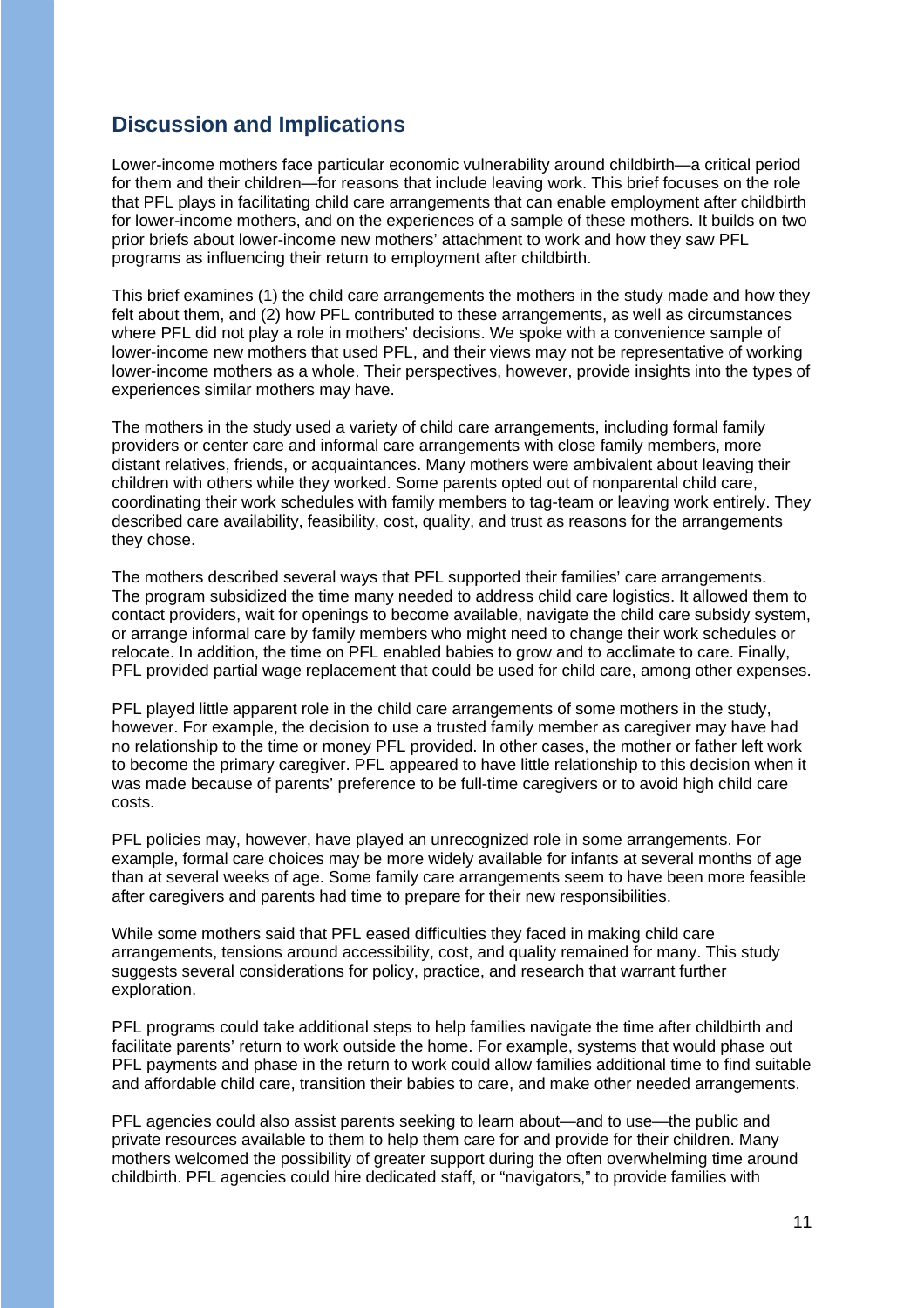assistance in engaging more effectively with PFL, child care, and related public and private systems, including employers.<sup>[10](#page-11-0)</sup>

Greater collaboration between PFL and child care agencies could also improve parents' understanding of child care options and their ability to access them. The programs are typically located in different departments, and some mothers said they found interacting with child care agencies difficult. Joint child care–PFL agency efforts to make resources more available to new mothers who use PFL could be fruitful. These resources could include provider directories and information about quality ratings such as state Quality Rating and Improvement Systems. Greater dissemination by PFL agencies of user-friendly guides to child care resources—in collaboration with Child Care Resource and Referral programs and other child care agencies could make the process of finding appropriate and affordable care less daunting for new parents seeking to return to work.

The study findings suggest several directions for research. First, small pilot demonstrations of promising innovations, with implementation studies and cost-benefit analyses, could identify possible areas for policy reform. For example, a state PFL agency could hire dedicated PFL navigators to help families connect to resources such as child care that could support their return to employment. These pilot efforts could be evaluated for their effectiveness in contributing to mothers' employment and families' stability and security. Similarly, evaluation of collaborative efforts between child care agencies and PFL agencies could provide insights into more effective ways that public institutions can support parents' work and children's development. Collaborations could also be undertaken—and studied—among PFL, child care, and other agencies such as health departments that are important to parent and child wellbeing.

Ultimately, however, many of the issues this study raised were beyond the scope of PFL policy and practice alone to address. These issues include well-recognized challenges of child care availability, especially for infants and during nontraditional or erratic shifts; the high cost of child care and the complexity of the subsidy system; and the need to raise the quality of care available to families, especially lower-income families.

# **Acknowledgments**

The authors would like to thank Karen White and Yarrow Willman-Cole of Rutgers University; Helen Mederer of the University of Rhode Island; Christina Yancey and Kuangchi Chang of the U.S. Department of Labor; Robin Ghertner, Pamala Trivedi, Nina Chien, Kim Burgess, Kendall Swenson, and Jennifer Burnszynski of ASPE; the Office of Child Care and the Office for Planning, Research, and Evaluation at the Administration for Children and Families; Pam Joshi of the Heller School at Brandeis University; Patrick Landers and Marissa Abbott of the Institute for Research on Poverty at the University of Wisconsin–Madison; the collaborating partner agencies and staff in the study states; and all the mothers we spoke with for their contributions to this study and this brief.

# **References**

Adams, G., & Matthews, H. 2013. "Confronting the Child Care Eligibility Maze: Simplifying and Aligning with Other Work Supports." The Urban Institute. Retrieved from: [https://www.urban.org/research/publication/confronting-child-care-eligibility](https://www.urban.org/research/publication/confronting-child-care-eligibility-maze/view/full_report)[maze/view/full\\_report](https://www.urban.org/research/publication/confronting-child-care-eligibility-maze/view/full_report)

Appelbaum, E., & Gatta, M. 2019. "Passing Paid Leave Laws Is Just the Beginning: Lessons from the Field on Raising Awareness." Center for Economic and Policy Research. Retrieved from:

<span id="page-11-0"></span><sup>&</sup>lt;sup>10</sup> The other two briefs in this series, ["Supporting Employment Among Lower-Income Mothers: Attachment](https://aspe.hhs.gov/pdf-report/supporting-employment-among-lower-income-mothers-attachment-work-after-childbirth) [to Work After Childbirth"](https://aspe.hhs.gov/pdf-report/supporting-employment-among-lower-income-mothers-attachment-work-after-childbirth) and "Supporting Employment Among Lower-Income Mothers: The Role of Paid Family [Leave,](https://aspe.hhs.gov/pdf-report/supporting-employment-among-lower-income-mothers-role-paid-family-leave)" address relationships with employers in greater detail.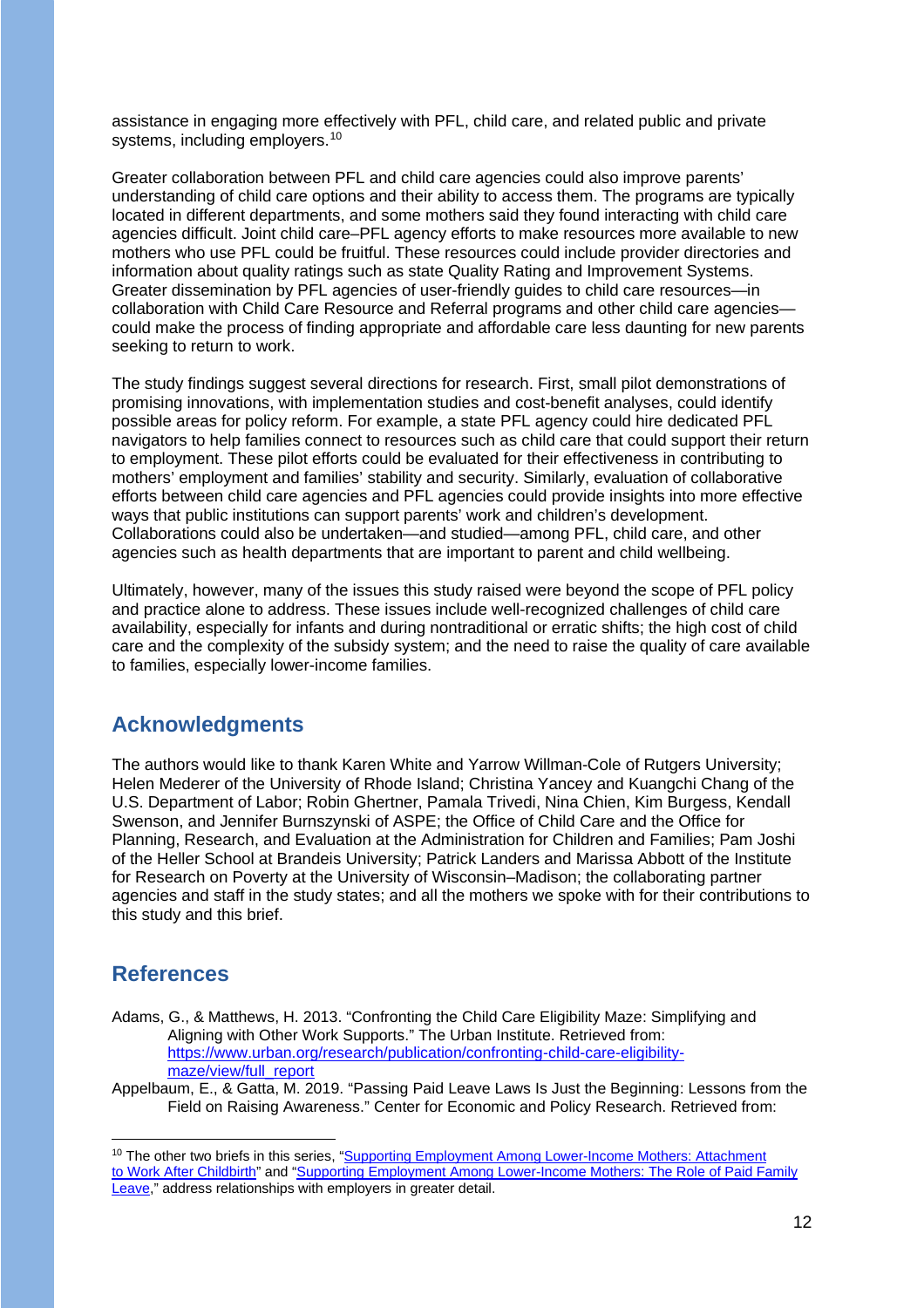<http://cepr.net/images/stories/reports/paid-leave-2019-02.pdf>

- Bailey, M. J., Byker, T. S., Patel, E., & Ramnath, S. 2019. "The Long-Term Effects of California's 2004 Paid Family Leave Act on Women's Careers: Evidence from U.S. Tax Data." NBER Working Paper No. 26416. Issued October 2019. Retrieved from:<https://www.nber.org/papers/w26416>
- Baldiga, M., Joshi, P., Hardy, E., & Acevedo-Garcia, D. 2018. "Child Care Is Unaffordable for the Majority of Working Parents, Especially for Low-Income and Black and Hispanic Working Parents." Data-for-Equity Research Brief: Child Care Affordability. Diversitydatakids.org. Heller School for Social Policy and Management, Brandeis University. Retrieved from: <https://www.nichq.org/sites/default/files/resource-file/ChildCare%20Affordability%20brief.pdf>
- Baum, C. L., & Ruhm, C. 2016. "The Effects of Paid Family Leave in California on Labor Market Outcomes." Journal of Policy Analysis and Management, 35(2): 333–356.
- Byker, T. 2016. "Paid Parental Leave Laws in the United States: Does Short-Duration Leave Affect Women's Labor-Force Attachment?" American Economic Review, 106(5): 242–246.
- Chaudry, A., Pedroza, J. M., Sandstrom, H., Danziger, A., Grosz, M., Scott, M., & Ting, S. 2011. "Child Care Choices of Low-Income Working Families." The Urban Institute. Retrieved from: <https://www.urban.org/research/publication/child-care-choices-low-income-working-families>
- Chien, N. 2019. "Factsheet: Estimates of Child Care Eligibility & Receipt for Fiscal Year 2016." Office of the Assistant Secretary for Planning and Evaluation, U.S. Department of Health and Human Services. Retrieved from: [https://aspe.hhs.gov/system/files/pdf/262926/CY2016-](https://aspe.hhs.gov/system/files/pdf/262926/CY2016-Child-Care-Subsidy-Eligibility.pdf) [Child-Care-Subsidy-Eligibility.pdf](https://aspe.hhs.gov/system/files/pdf/262926/CY2016-Child-Care-Subsidy-Eligibility.pdf)
- Child Care Aware. 2019. "The US and the High Price of Child Care: An Examination of a Broken System." Retrieved from: [https://www.childcareaware.org/our-issues/research/the-us-and-the](https://www.childcareaware.org/our-issues/research/the-us-and-the-high-price-of-child-care-2019/)[high-price-of-child-care-2019/](https://www.childcareaware.org/our-issues/research/the-us-and-the-high-price-of-child-care-2019/)
- Costanzo, M. A., & Magnuson, K. 2019. "How Does Disability Influence Child Care Arrangements for Young Children? An Examination Using the NHES ECPP." Children and Youth Services Review, 99: 210–225.
- DeSilver, D. 2014. "Rising Cost of Child Care May Help Explain Recent Increase in Stay-at-Home Moms." Pew Research Center. Retrieved from: [https://www.pewresearch.org/fact](https://www.pewresearch.org/fact-tank/2014/04/08/rising-cost-of-child-care-may-help-explain-increase-in-stay-at-home-moms/)[tank/2014/04/08/rising-cost-of-child-care-may-help-explain-increase-in-stay-at-home-moms/](https://www.pewresearch.org/fact-tank/2014/04/08/rising-cost-of-child-care-may-help-explain-increase-in-stay-at-home-moms/)
- Federal Reserve Bank of St. Louis. 2020. "Civilian Labor Force Participation Rate: Women." FRED Economic Data. Economic Research, Federal Reserve Bank of St. Louis. Retrieved from: <https://fred.stlouisfed.org/series/LNS11300002>
- Forry, N. D., Tout, K., Rothenberg, L., Sandstrom, H., & Vesely, C. 2013. "Child Care Decision-Making Literature Review." OPRE Brief 2013-45. Office of Planning, Research and Evaluation, Administration for Children and Families, U.S. Department of Health and Human Services. Retrieved from: [https://www.acf.hhs.gov/sites/default/files/opre/child\\_care\\_decision\\_making\\_literature\\_review](https://www.acf.hhs.gov/sites/default/files/opre/child_care_decision_making_literature_review_pdf_version_v2.pdf)

pdf\_version\_v2.pdf

- Gupta, P., Goldman, T., Hernandez, E., & Rose, M. 2018. "Paid Family and Medical Leave Is Critical for Low-Wage Workers and Their Families." Center for Law and Social Policy. Retrieved from: [https://www.clasp.org/publications/fact-sheet/paid-family-and-medical-leave-critical-low-wage](https://www.clasp.org/publications/fact-sheet/paid-family-and-medical-leave-critical-low-wage-workers-and-their-families)[workers-and-their-families/](https://www.clasp.org/publications/fact-sheet/paid-family-and-medical-leave-critical-low-wage-workers-and-their-families)
- Henly, J., & Adams, G. 2018. "Increasing Access to Quality Child Care for Four Priority Populations." The Urban Institute. Retrieved from: [https://www.urban.org/research/publication/increasing](https://www.urban.org/research/publication/increasing-access-quality-child-care-four-priority-populations)[access-quality-child-care-four-priority-populations](https://www.urban.org/research/publication/increasing-access-quality-child-care-four-priority-populations)
- Houser, L., & Vartanian, T. 2012. "Pay Matters: The Positive Economic Impacts of Paid Family Leave for Families, Businesses and the Public." New Brunswick, NJ: Center for Women and Work, School of Management and Labor Relations, Rutgers, The State University of New Jersey.
- Laughlin, L. 2011. "Maternity Leave and Employment Patterns of First-Time Mothers: 1961–2008." Washington, DC: U.S. Census Bureau.
- Mathur, A., McCloskey, A. M., & Rachidi, A. "Child-Care and Paid-Leave Policies That Work for Working Parents." American Enterprise Institute, 9 January 2017. Retrieved from: <https://www.aei.org/articles/child-care-and-paid-leave-policies-that-work-for-working-parents/>
- Milkman, R., & Appelbaum, E. 2013. *Unfinished Business: Paid Family Leave in California and the Future of U.S. Work-Family Policy*. Ithaca, NY: Cornell University Press.
- National Partnership for Women and Families. 2019. "State Paid Family and Medical Leave Insurance Laws: August 2019." Washington, DC: National Partnership for Women and Families. Retrieved from: [http://www.nationalpartnership.org/our-work/resources/economic-justice/paid](http://www.nationalpartnership.org/our-work/resources/economic-justice/paid-leave/state-paid-family-leave-laws.pdf)[leave/state-paid-family-leave-laws.pdf](http://www.nationalpartnership.org/our-work/resources/economic-justice/paid-leave/state-paid-family-leave-laws.pdf)
- National Survey of Early Care and Education Project Team. 2016. "Early Care and Education Usage